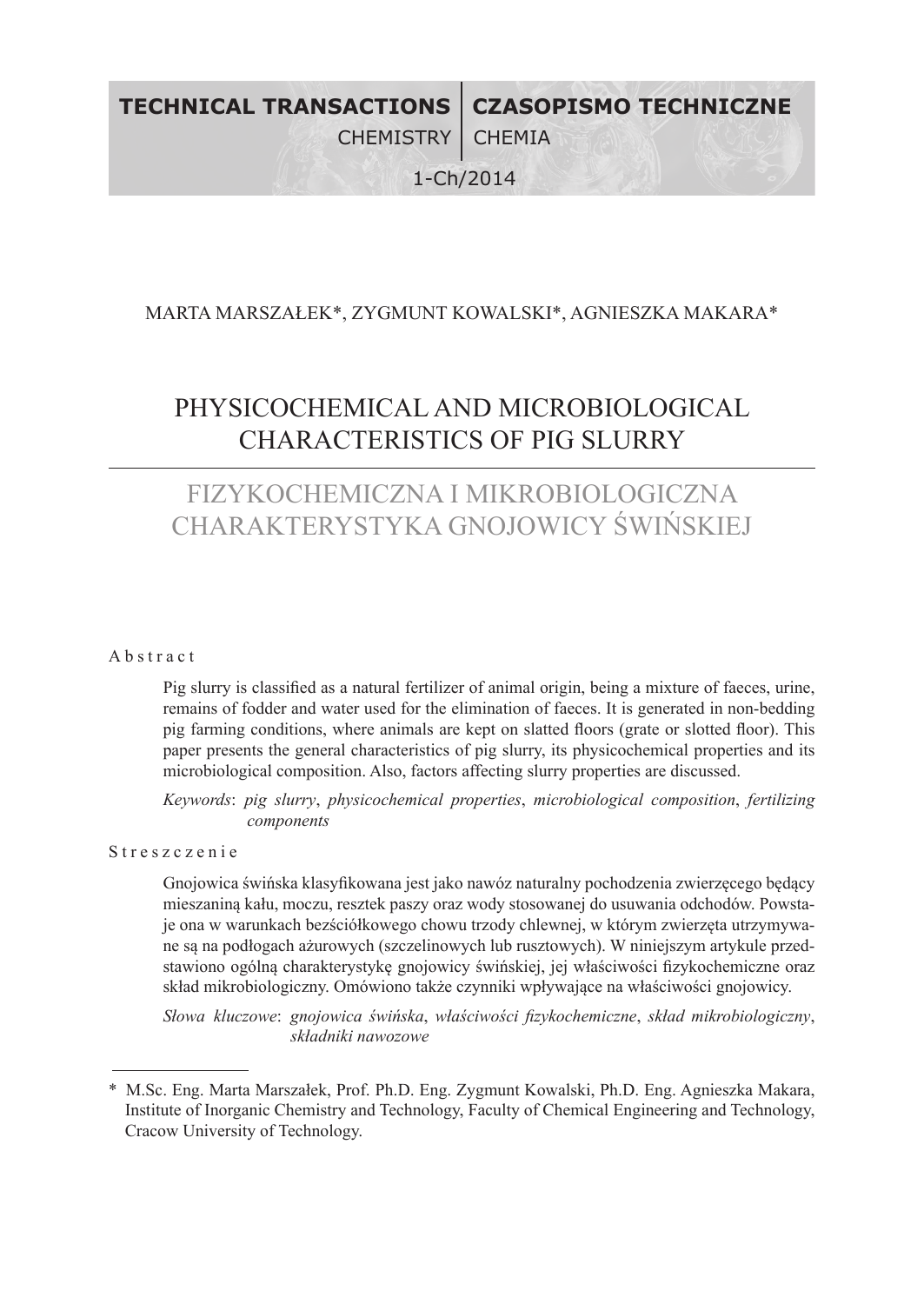#### **1. Introduction**

Slurry is liquid agricultural waste generated in the non-bedding method of pig farming, it is a mixture of animal excrements and technological water used for sanitary purposes in livestock housing. The non-bedding system of pig farming, the development of which commenced in Poland in the early 1970s, results in large volumes of slurry which must be appropriately managed [1–3]. According to the Act on Fertilizers and Fertilization [4], slurry is a natural fertilizer. Therefore, its use for agricultural purposes is most appropriate from the point of view of environment protection and it is also the most economically justifiable option [1–6]. It must, however, be stressed that irrational or excess fertilization with slurry can contribute to the contamination of the natural environment, particularly in areas with a high concentration of pig farms and a deficit of agricultural fields where slurry can be applied. Slurry can be a source of odour nuisance and can contaminate the air with ammonia and greenhouse gases (methane, carbon dioxide, nitrogen oxide (I) and hydrogen sulphide). Slurry can also cause the leaching of fertilizing components into groundwater, the eutrophication of surface waters, as well as soil degradation due to supersaturation with phosphates or acidification with ammonia. Furthermore, in the case of either a lack of or improper hygienization methods, slurry can cause a potential sanitary-epidemiological threat due to the spread of pathogenic bacteria in the environment [7–10].

#### **2. Non-bedding system of pig farming**

During recent decades, interest in non-bedding pig farming has been growing among farmers. This is where animals are kept on slatted floors (slotted and grate floors) or partially- -slotted floors (partially-grated floors) and where part of the floor is full, and some is in slat form. The choice of this raising system is usually related to a lack of sufficient volume of bedding materials (straw), the opportunity of reducing human labour and the easier elimination of excrements and keeping livestock housing clean. Furthermore, the system allows for effective disinfection of the pigsty, owing to which, it assures high hygienic standard and thus reduces the opportunity for the spread of disease. Slatted floors must be made of appropriate materials (plastic, concrete, metal, glass-fibre) and must be characterised with optimally selected beam widths and slots in order to limit damage to animal feet and to ensure easy permeation of faeces to channels made under the floor where faeces can be stored and via which they flow, or from which they are pumped into tanks outside the pigsty. Due to higher investment costs (as compared to bedding systems), non-bedding systems are more frequently applied in large industrial farms than in individual farms. In Poland, most large farms, built both in the 1970s and in the last decade, apply non-bedding systems. Despite many advantages, non-bedding technologies are often criticised. The criticism is principally related to the problem of the correct storage, management and utilization of the slurry  $[1, 11-13]$ .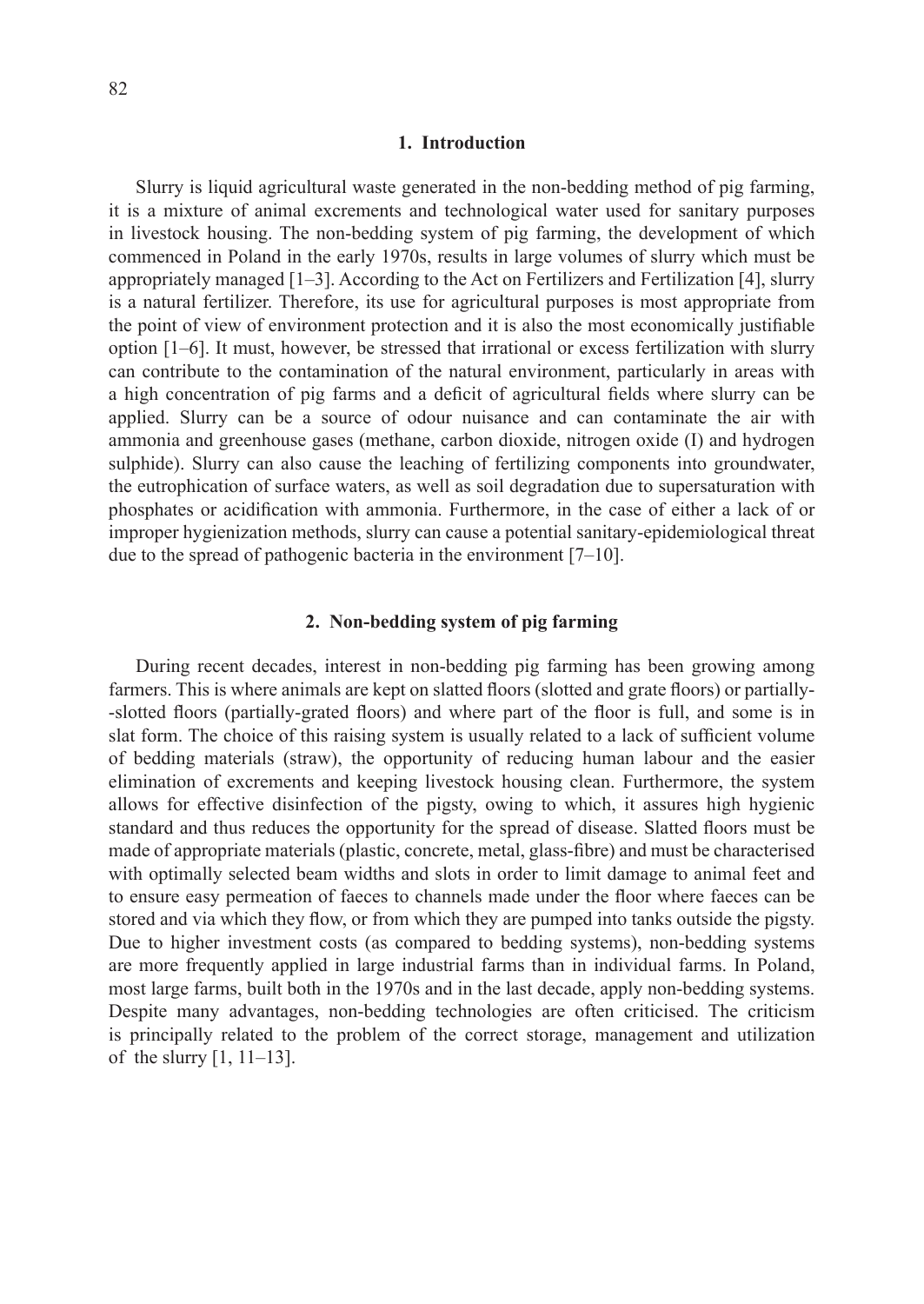#### **3. General characteristics of pig slurry**

Pig slurry is a mixture of: faeces and urine in the natural ratio, which approximately amounts to 40% faeces and 60% urine; water used for keeping the pigsty clean (animal washing, station cleaning, channel flushing); remains of fodder. Faeces contain undigested, digested and unabsorbed parts of fodder, raw fibre, cellulose, woody parts, parts of plants in various degree of decomposition, mineral materials, water, excretions from the digestive system, as well as bacteria and products of their metabolism. Urine is a water solution of various organic and inorganic substances, including nitrogen compounds from the metabolism of protein and non-protein substances containing nitrogen, as well as vitamins, hormones and enzymes. The proportion of water in slurry should not exceed 20% in relation to the volume of excrements as production of very diluted slurry (e.g. due to uncontrolled or excess water consumption at the farm) generates costs related to the storage, transportation and management of the slurry in a manner safe for the environment  $[1-3, 7]$ . It is generally adopted that slurry containing up to 6–8% dry matter is classified as diluted, while over 6–8% as dense. The slurry produced in a typical Polish breeding farm differs from slurry generated in farms in other countries. Usually, slurry from Polish farms is characterised by its lower dry matter content. By type, slurry can be divided into complete and incomplete. Complete slurry does not contain addition of liquid manure (which is fermented urine from bedding stations of animals with small addition of water and manure water, namely leachate from farmyard manure) and other wastewater. Incomplete slurry can contain liquid manure and wastewater or one of these admixtures [1–3, 11, 14].

The volume of slurry generated in a farm depends on the size of livestock, the purpose of animal raising, and the intensity of feeding, which affects the volume of excrement and the volume of water consumed. It is assumed that the volume of faeces and urine per one livestock unit (1 LU – reference unit for aggregation of livestock in a farm, corresponding to an animal with bodyweight of 500 kg or several animals with total body weight of 500 kg) amounts to 45 kg per day, on average. Normative consumption of technological water in livestock building must not exceed 10 dm<sup>3</sup> per day. Therefore, daily production of slurry per 1 LU amounts to approximately 55 kg (mass density of slurry =  $1 \text{ kg/dm}^3$ ) [1, 2, 15].

Slurry is a polydispersive system, the solid phase of which with various degree of stratification occurs in the form of suspension (macroflocs and colloidal), or in the dispersed form as molecular solutions. Due to such a composition and the fermentation process occurring in the slurry, and as their result the phenomena of flotation and sedimentation, pig slurry containing up to 8% dry matter is stratified into three fractions: surface (scum); medium (liquid, most diluted layer, contains the least solid particles); bottom (the most visible layer, with a high share of mineral parts). Particular layers differ with the content of dry matter and fertilizing components, hence before transporting the slurry to the fields, it must be carefully mixed so as to achieve a homogeneous fertilizer and to introduce the same amount of nutrients to the soil for plants [1–3, 6, 11, 15]. The size of solid fraction particles in the slurry varies widely from several angstroms to 100 millimetres. About 45% of dry matter includes particles with dimensions from 0.2 to 0.5 mm, which largely comprise parts of faeces and the remains of undigested fodder. Over 50% of solid particles are smaller than  $50 \mu m$ , whereas a significant portion is attributable to colloidal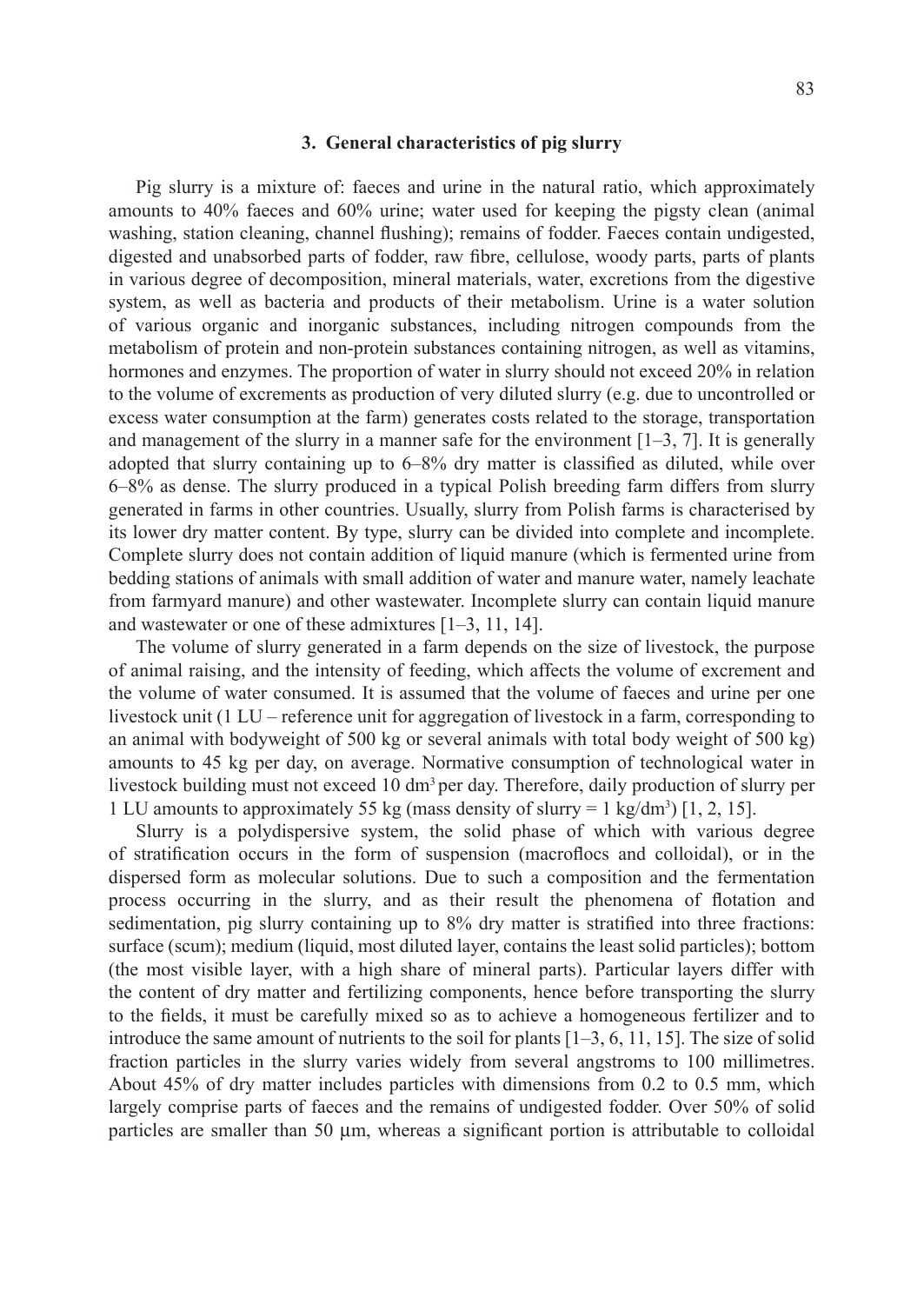fraction. The finest colloidal particles in the solid fraction of the slurry constitute from 9 to 30%. Colloids form the smallest parts of faeces, dead and live microorganisms, mucous substances, humic acids and other materials [11].

#### **4. Physicochemical properties of pig slurry**

The following have a material impact on the physical properties of pig slurry: quantity and quality of organic and inorganic substances in faeces; water content; storage conditions, such as temperature and access to air; biological-chemical and fermentation processes taking place in the slurry [11, 14]. Properties of diluted slurry are similar to properties of liquids, while of dense slurry, the properties are similar to a plastic substance. The liquid limit of slurry is rather low and remains within the range of 5–10 Pa. Slurry can be treated as a Newtonian fluid if it contains up to 5% dry matter [3, 14]. The viscosity of slurry increases with the increase of dry matter content. The density of slurry ranges from 0.9 to 1.1 g/cm<sup>3</sup> , whereas for calculations, it is assumed that slurry density is such as water density, namely 1 g/cm<sup>3</sup>. The lower the specific heat of slurry, the higher the dry matter content in the slurry. The freezing point of slurry is around  $-2^{\circ}$ C, and it decreases with an increasing content of urine and a decreasing amount of water. The freezing and defrosting of dense slurry occurs faster than in the case of diluted slurry as dense slurry has a lower specific heat. The electric conductivity of slurry is rather high and increases with an increasing dry matter content [3, 14].

In the aspect of chemical composition, slurry is not a uniform material. The chemical composition of slurry varies. This depends on many factors, such as the type and the age of animals (Table 1), their feeding system and maintenance, the quality of fodder, as well as the dilution of the slurry and its storage method. The greatest impact on the concentration of particular elements and chemical compounds in the slurry is from its dilution with water. The more diluted the slurry, the less the quantity of chemical compounds it contains. Another important factor is the method (temperature, tank parameters, frequency of homogenisation) and duration of slurry storage. During storage, losses occur principally in the aspect of organic matter and nitrogen. The volume of such losses for dry matter remains within the range of  $4-16\%$ , while for nitrogen, at a level of around  $8\%$  [1, 11, 14, 15].

Pig slurry is characterised by a high degree of hydration, on average containing 6–8% dry matter, whereas about 70–80% of dry matter comprises organic materials. Indirect ratios that can point to the amount of organic matter in the slurry include  $BOD<sub>5</sub>$  (five days' biochemical oxygen demand), COD (chemical oxygen demand) and TOC (total organic carbon). The biochemical oxygen demand of the slurry is difficult to precisely determine as slurry is a substance subject to continuous dynamic biological and chemical changes. Due to the domination of chemical transformations in slurry, a more reliable assessment of its organic matter content can be obtained through COD determination. The parameter defines the content of organic compounds, both undergoing and not undergoing biological decomposition. However, the best indirect ratio of organic compounds in the slurry is deemed as total organic carbon content  $[3, 5, 11, 14, 16]$ . Studies by many authors  $[3, 5, 11, 16-18]$ revealed that pig slurry is characterised by a very high biochemical oxygen demand and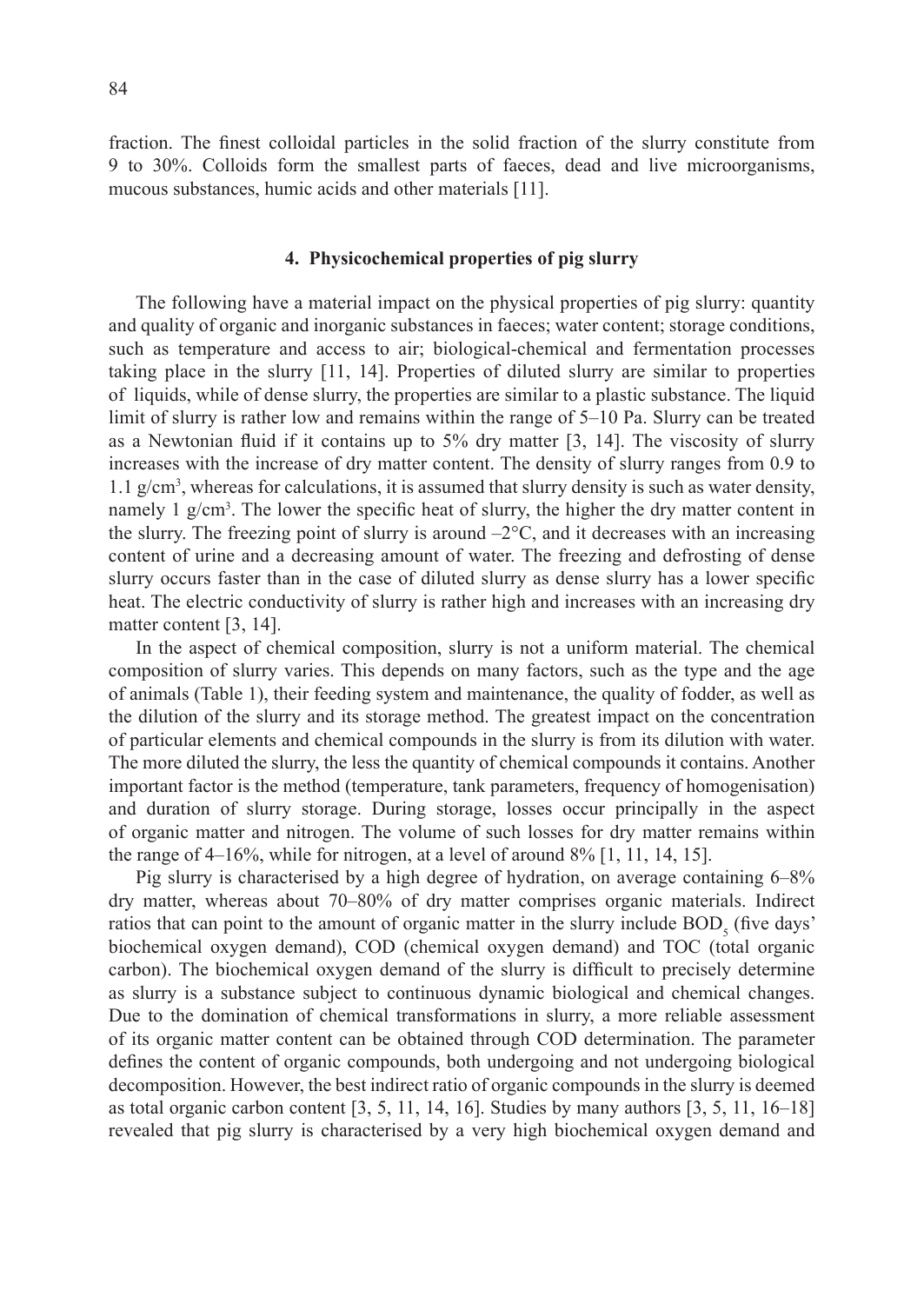a rather high chemical oxygen demand (Table 2). The reaction of typical pig slurry is usually slightly alkaline (Table 2) [5, 11, 17–21].

| Parameter          | Piglets | Weaners | <b>Sows</b> | Finishers |
|--------------------|---------|---------|-------------|-----------|
| Dry matter         | 1.27    | 3.95    | 4.95        | 8.62      |
| Organic dry matter | 0.85    | 2.98    | 3.76        | 6.37      |
| Mineral dry matter | 0.42    | 0.97    | 1.19        | 2.25      |
| Total carbon       | 0.47    | 1.72    | 2.00        | 3.35      |
| Total nitrogen     | 0.20    | 0.40    | 0.43        | 0.57      |
| Ammonium nitrogen  | 0.16    | 0.25    | 0.24        | 0.27      |
| Phosphorus         | 0.02    | 0.07    | 0.10        | 0.12      |
| Potassium          | 0.12    | 0.16    | 0.17        | 0.36      |
| Calcium            | 0.03    | 0.11    | 0.20        | 0.20      |
| Magnesium          | 0.02    | 0.04    | 0.04        | 0.05      |
| Sodium             | 0.03    | 0.03    | 0.04        | 0.06      |

**Impact of type and age of animals on physicochemical composition of pig slurry (average content in % of fresh matter) acc. to [11, 14]**

Table 2

**Comparison of physicochemical parameters of pig slurry from various countries**

| Parameter                                              | Poland<br>$[5]$ | Poland<br>[16] | Denmark<br>$[17]$ | Spain<br>[18] | Spain<br>[19] | Canada<br>[20] | Russia<br>$[21]$ |
|--------------------------------------------------------|-----------------|----------------|-------------------|---------------|---------------|----------------|------------------|
| pH                                                     | 7.29            | 8.11           | 7.09              | 7.43          | 7.80          | 7.48           | 7.05             |
| Dry matter $[\%]$                                      | 2.30            | 3.80           |                   |               | 1.29          | 4.05           | 1.25             |
| COD [mgO, /dm <sup>3</sup> ]                           | 62800           | 47820          | 70000             | 31600         | 16613         |                | 14000            |
| $BOD_{5}$ [mgO <sub>2</sub> /dm <sup>3</sup> ]         | 17500           | 20250          |                   | 14200         | 5000          |                |                  |
| $N-NH4+ [mg/dm3]$                                      | 5700            | 1204           | 4800              | 2010          | 1767          | 4625           | 470              |
| $P-PO43$ [mg/dm <sup>3</sup> ]                         | 724             |                | 400               |               |               |                | 190              |
| $P_{total}$ [mg/dm <sup>3</sup> ]                      |                 | 255            | 1600              | 760           |               | 1335           | 220              |
| [mg/dm <sup>3</sup> ]<br>$^{\rm t}$ N $_{\rm total}$ . |                 | 1363           | 5600              |               |               |                | 760              |

Slurry is an important source of fertilizing macrocomponents (Table 3), which can be used for agricultural production as pig excrements contain from 70 to 80% of nitrogen and phosphorus, and from 70 to 95% potassium and calcium, contained in fodder for animals. Phosphorus is almost entirely excreted in faeces, while most potassium, in urine. Nitrogen in slurry occurs in organic combinations (proteins, amino-acids, urea, uric acid, hippuric acid) and mineral combinations (ammonia, nitrates). About 50–60% nitrogen in pig slurry occurs in the form of easily soluble ammonia nitrogen used by plants, but during slurry storage, as a result of nitrification process,  $NH<sub>4</sub><sup>+</sup>$  volume can increase to even 70% of the total nitrogen. Most frequently, slurry nitrogen covers 50–75% of the demand of plants for this component

Table 1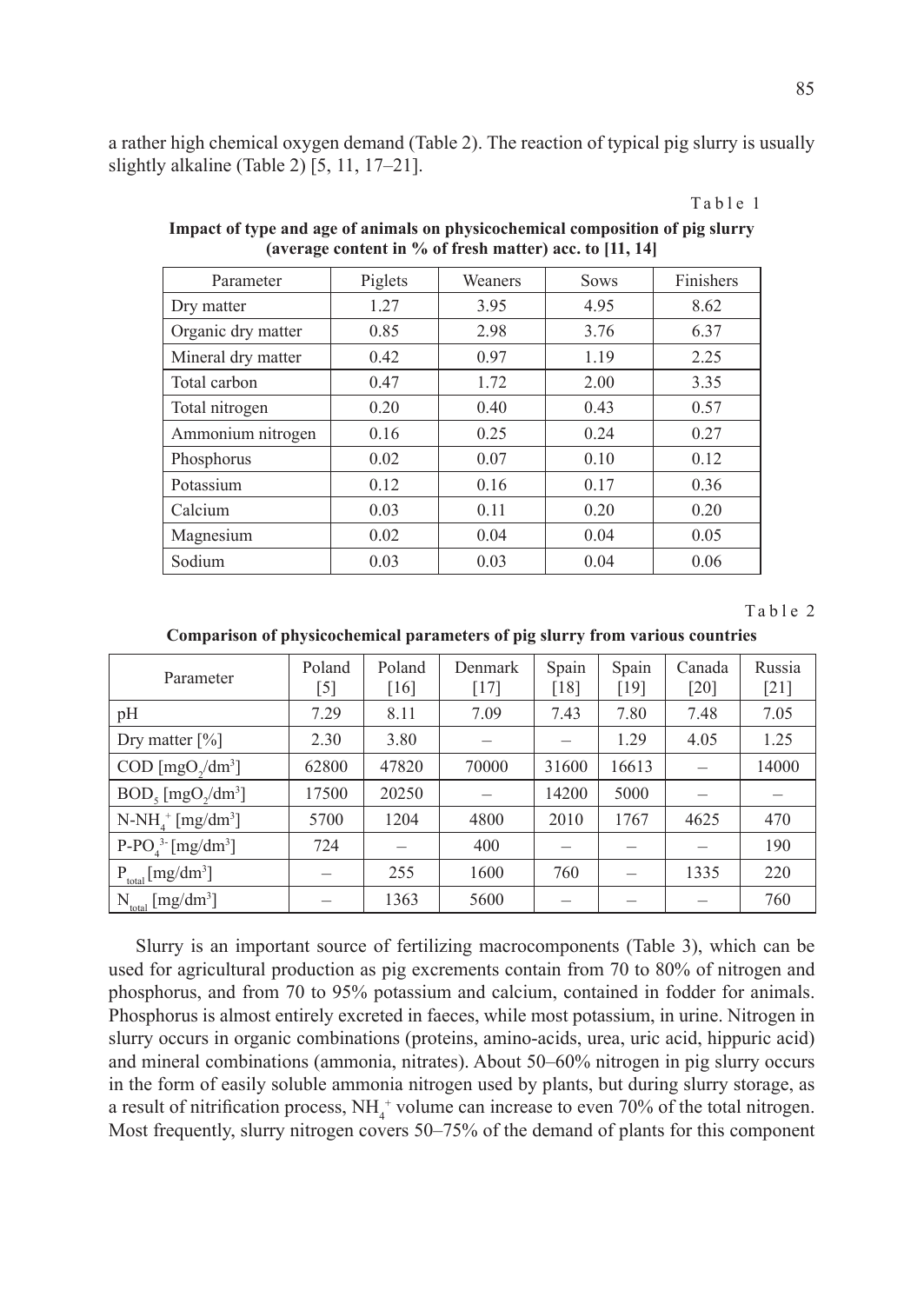while the rest is supplemented with mineral fertilizers. Phosphorus, similarly to nitrogen, occurs in the slurry in inorganic compounds (over 40%) and organic compounds (proteins, nucleotides, phospholipids, esters), whereas over 35% of phosphorus is in the form of easily soluble compounds, while 48% is in the form of hydrolysing compounds. Over 90% of the total potassium contained in slurry can be diluted in water, hence this component is largely absorbed by plants. The content of magnesium, calcium and sodium in slurry usually meets the demand of plants for such elements [3, 11, 14].

| Dry matter content | Content in $[\%]$ of fresh matter |            |           |         |           |
|--------------------|-----------------------------------|------------|-----------|---------|-----------|
| $\lceil \% \rceil$ | Nitrogen                          | Phosphorus | Potassium | Calcium | Magnesium |
| Below 2            | 0.19                              | 0.04       | 0.11      | 0.06    | 0.01      |
| $2.1 - 4.0$        | 0.29                              | 0.07       | 0.14      | 0.06    | 0.02      |
| $4.1 - 6.0$        | 0.29                              | 0.08       | 0.10      | 0.09    | 0.02      |
| $6.1 - 8.0$        | 0.29                              | 0.07       | 0.14      | 0.08    | 0.02      |
| $8.1 - 10.0$       | 0.41                              | 0.15       | 0.19      | 0.13    | 0.04      |
| $10.1 - 12.0$      | 0.53                              | 0.15       | 0.25      | 0.13    | 0.02      |
| Over 12            | 0.56                              | 0.23       | 0.28      | 0.24    | 0.04      |

| Fertilizing component content in pig slurry depending on dry matter content acc. to [15] |  |  |  |  |
|------------------------------------------------------------------------------------------|--|--|--|--|
|------------------------------------------------------------------------------------------|--|--|--|--|

Table 3

Pig slurry is also rich in microelements: iron; boron; zinc; manganese; copper; molybdenum; cobalt; selenium; while the volume of heavy metals (lead, cadmium, mercury, arsenic) does not create a risk to the natural environment (Table 4). Table 4 indicates that the microelement occurring in slurry in the largest quantities is iron, while selenium is present in the smallest quantities [1, 2, 11, 22]. Slurry is a natural fertilizer containing all nutrients necessary for the correct growth and development of plants. It is a quick-acting fertilizer, comparable to mineral fertilizers in this aspect. It must, however, be remembered that the maximum dose of natural fertilizer applied during the year cannot exceed 170 kg of nitrogen per 1 hectare of farming land, which corresponds to  $45 \text{ m}^3$  of slurry per hectare. Slurry used as fertilizer contains on average 8% dry matter and applied for example at a dose of 10 m3 /ha provides the soil with 64 kg of nitrogen, 40 kg of phosphorus and 30 kg of potassium [11, 23, 24].

Slurry is also a source of emission to the air of ammonia, greenhouse gases (methane, carbon dioxide, nitrogen oxide (I), hydrogen sulphide) and odorants. Due to the anaerobic decomposition of organic matter in the slurry occurring during its storage, gas products are emitted to the air, such as ammonia, methane, carbon dioxide, hydrogen sulphide and nitrous oxide. Also, about 400 volatile organic and inorganic compounds are released of high odour nuisance, these occur due to chemical reactions and the activity of micro-organisms. Substances responsible for odour formation can be classified into four main groups: volatile sulphur-containing compounds; indoles and phenols; volatile fatty acids; ammonia and volatile amines. Among the most important odorants causing the unpleasant odour of slurry, there are ammonia, hydrogen sulphide, diacetyl, p-cresol, indoles, phenols, mercaptans, amino mercaptans, skatoles, amines and methyl sulphides [1, 2, 7, 11, 24–28].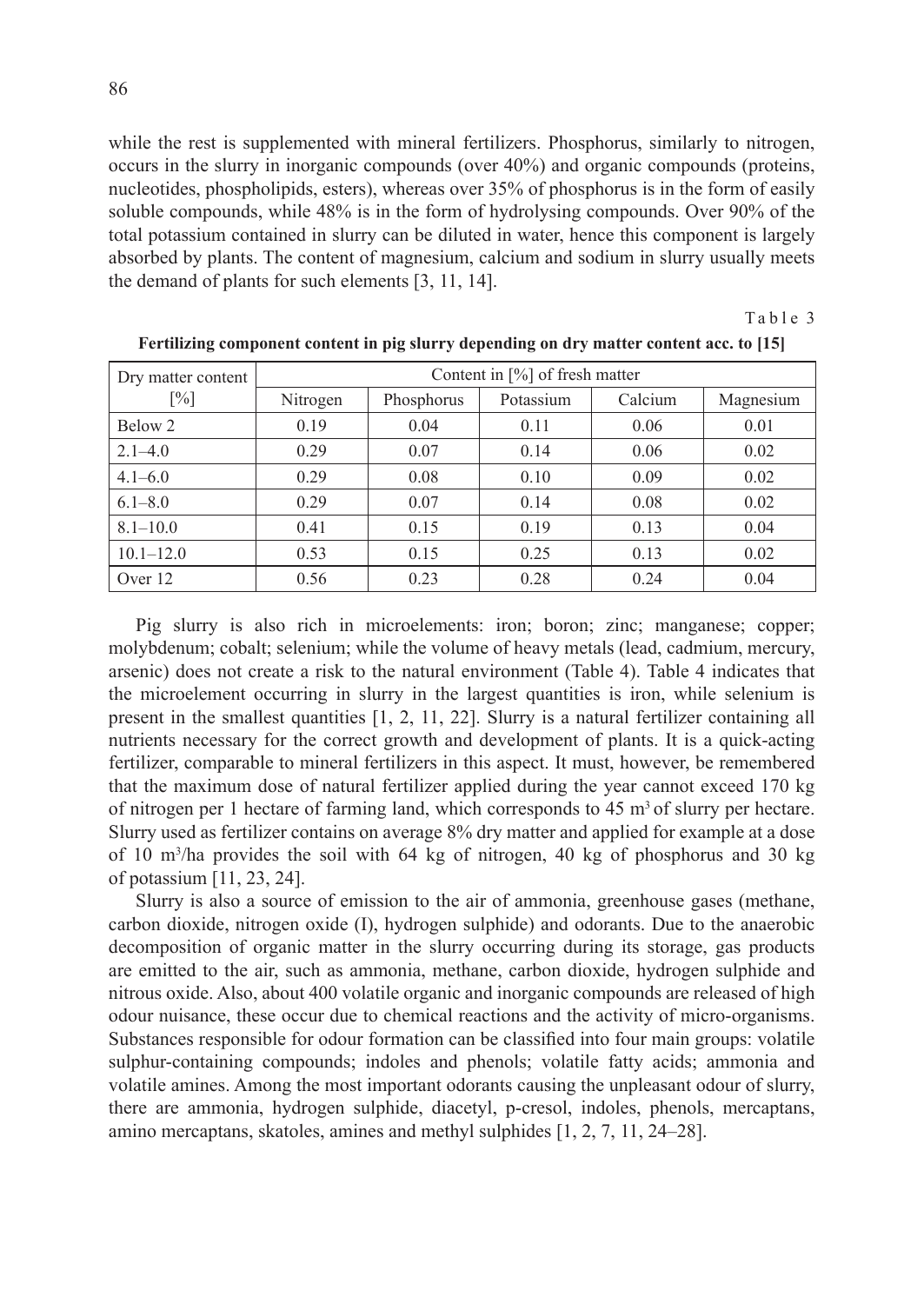| abl | ٣ |
|-----|---|
|-----|---|

| Element     | Content [mg/kg dry matter] |
|-------------|----------------------------|
| <b>iron</b> | 1315.00                    |
| zinc        | 328.60                     |
| manganese   | 175.00                     |
| copper      | 104.00                     |
| boron       | 36.00                      |
| molybdenum  | 1.35                       |
| cobalt      | 0.90                       |
| selenium    | 0.21                       |
| lead        | 5.80                       |
| cadmium     | 0.62                       |
| arsenic     | ${}_{0.20}$                |
| mercury     | ${}_{0.03}$                |

**Average content of microelements and heavy metals in pig slurry acc. to [1, 2]**

### **5. Microbiological composition and biological properties of pig slurry**

The microbiological composition of pig slurry is varied and its clear determination is thus difficult. Slurry is characterised by a high level of bacterial population, it can contain saprophytic microorganisms, pathogenic bacteria, viruses and fungi, as well as eggs and oocysts of gastro-intestinal parasites [11, 29, 30]. In slurry, there can be micro-organisms excreted by animals together with faeces, urine, milk, blood, purulent discharges, nasal and throat discharges, as well as discharges from vaginal tracts and amniotic fluid.

Most bacteria forming part of slurry microflora include anaerobic bacteria and facultative anaerobic bacteria. The level of aerobic bacteria in slurry is rather low. The prevailing population is formed by bacteria from the Enterobacteriaceae family (Gram-negative intestinal bacteria in the shape of rod, facultative anaerobes) and the Streptococcus family (streptococci – type of spherical Gram-positive, aerobic or facultative anaerobic bacteria) [25, 30]. From slurry, one can also isolate bacteria of the Peptostreptococcus genus (Gram--positive anaerobic bacteria), the Lactobacillus genus (type of rod-shaped Gram-positive, anaerobic bacteria), the Clostridium genus (Gram-positive, obligate anaerobic bacteria of rod shape), the Enterococcus genus (enterococci – Gram-positive, facultative anaerobic cocci), the Escherichia genus (Gram-negative bacteria of rod shape, facultative anaerobes), and the Bacteroides genus (Gram-negative bacillus bacteria, facultative anaerobes) [25, 30–32]. In slurry, there can also be bacteria of the following genera: Salmonella (type of rod-shaped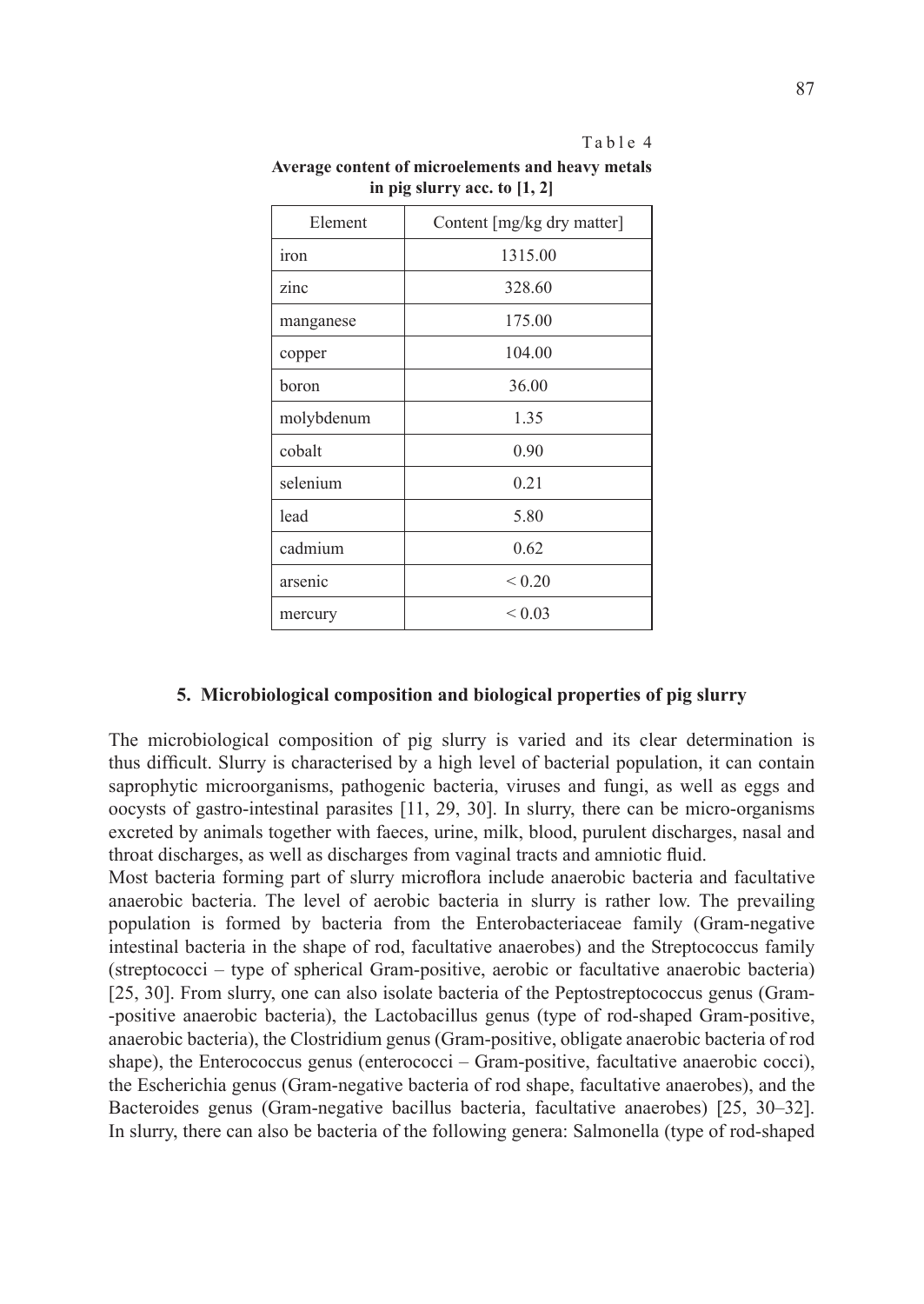88

Gram-negative, facultative anaerobic bacteria); Brucella (Gram-negative bacilli, causing contagious disease – brucellosis); Mycobacterium (Gram-positive aerobic bacteria of bacillus shape); Rickettsia (Gram-negative bacteria that can present as cocci, rods or thread- -like) [11, 16, 29, 30, 33].

The use of slurry as fertilizer can cause the spread of parasite diseases due to its risk of contaminating with invasive forms of parasites, such as: Eimeria; Trichuris; Moniezia; Fasciola; Ascaris [11, 33]. An important issue is also the presence of antibiotics and other medical preparations in the slurry, which broad therapeutic and prophylactic use in animal breeding causes contamination of waters and soil with pharmaceuticals, as well as the formation of dangerous, antibiotic resistant strains of micro-organisms that are transferred to the environment [7, 33]. Fertilization with slurry that has not been subjected to appropriate hygienization processes and contains bacteria resistant to antibiotics can be a source of transfer of genes of antibiotic resistance to other micro-organisms present in soil [30, 33].

Despite the fact that pathogenic forms constitute a small percentage of the entire microflora present in slurry, due to their high resistance to environmental factors and their possibility of contaminating water, their contribution to the spread of many diseases can be significant. This is encouraged by the physicochemical properties of slurry, which is not subject to the process of self-heating, and in the absence of conditioning processes, can cause the microbiological contamination of soil, waters, and plants. It must be stressed that the appropriate storage of slurry before its use for agricultural purposes is very important due to a lack of opportunity for its self-heating and the risk of proliferation of some microbes in the early phase of storage [30, 33]. The activity period of bacteria, viruses, fungi, and parasites in the stored slurry highly varies and depends on the type of slurry, the species of micro-organism, and ambient temperature. Eggs of parasites can be invasive during periods lasting from several days up to a year, while viral pathogenicity can range from 70 to 300 days [29, 33]. According to the data [1], at a temperature of 8°C, eggs of Ascaris suum (large roundworm of pigs) have a lifespan of 85 days, while adult proglottids of Taenia solium (also called the pork tapeworm) have a lifespan of 76 days. Available literature also indicates that most pathogens of the Salmonella genus order undergo reduction during slurry storage (Table 5). The gradual elimination of bacteria is due to the temperature conditions, the presence of autochthonous micro-organisms and the content of nutrients. Longer survival of Salmonella bacilli in pig slurry was evident at a temperature of 4°C as compared to a temperature of 20°C, and in slurry containing above 5% of dry matter. The shorter survival of bacteria analysed at higher temperatures is explained by the fact that natural microflora develops stronger, this has an antagonistic effect on the pathogenic micro-organisms of the Salmonella genus [16, 29, 30].

Micro-organisms introduced to the soil together with slurry are subject to the impact of various factors, the most important are: soil reaction, organic matter content, temperature and moisture relations in soil. The thermal requirements of faecal micro-organisms do not allow for permanent occupation of the soil environment, although within a short period from when slurry is applied to agricultural fields, the bacteria can proliferate in soil. Finally, however, they undergo a partial or complete elimination from the soil environment. The pace of faecal microbe death in the soil environment varies. According to literature, bacteria survival time can range from several days to even up to several years. Longer survival is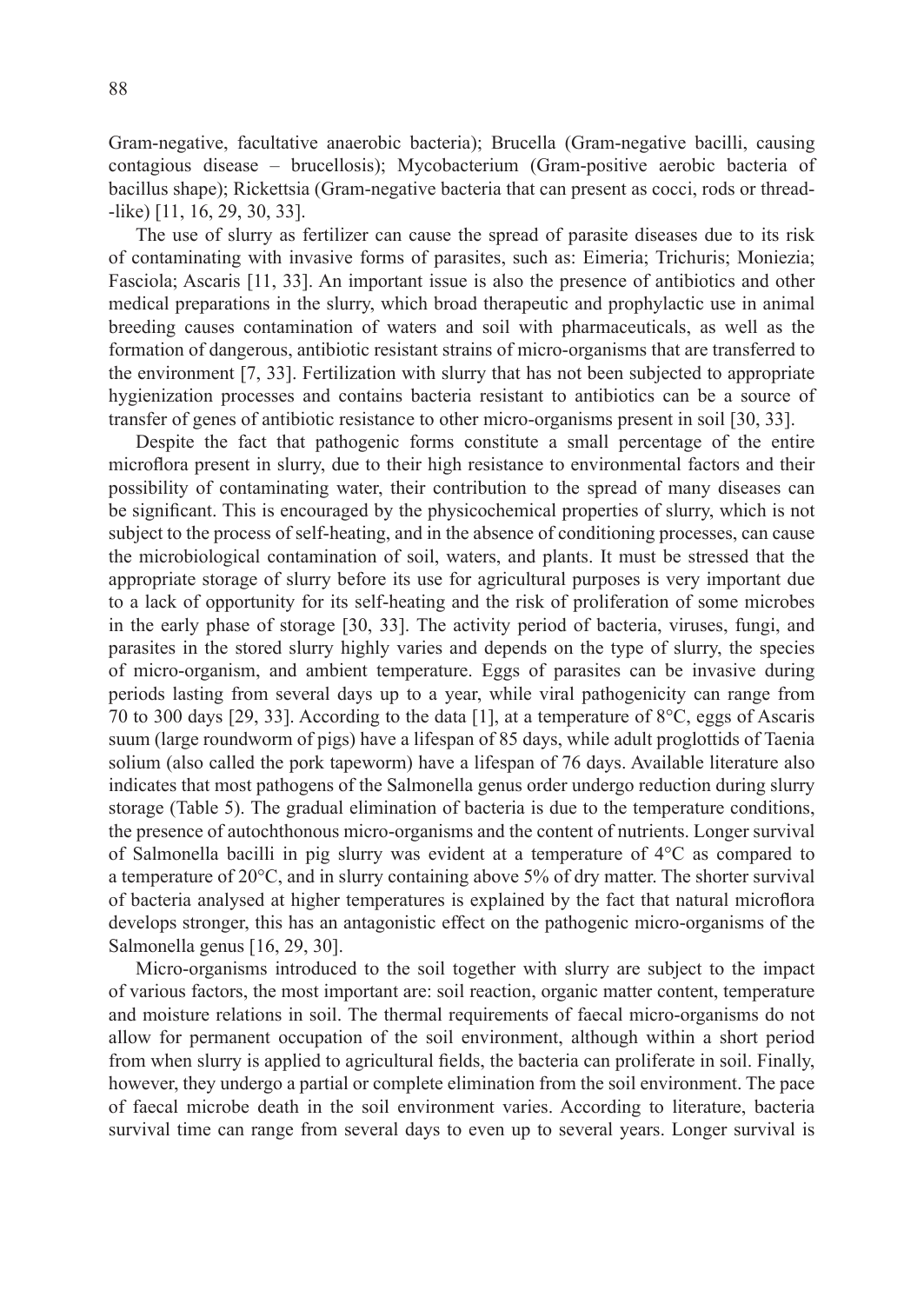usually found in winter, although alternating periods of freezing and thawing contribute to decreases in the micro-organism population size. In soils rich with organic matter with rich indigenous soil microflora, micro-organisms introduced with slurry can undergo rapid elimination due to high competition for nutrients, and the presence of matter, faecal bacteria populations can also undergo a rapid reduction due to competition for nutrients with autochthonous micro-organisms [29, 30, 33].

Table 5

| Salmonella bacilli     | Survival (days) |  |  |
|------------------------|-----------------|--|--|
| Salmonella dublin      | 39              |  |  |
| Salmonella typhimurium | 39              |  |  |
| Salmonella partayphi B | 39              |  |  |
| Salmonella anatum      | 47              |  |  |
| Salmonella manchester  | 47              |  |  |

**Survival of selected Salmonella bacilli in the stored pig slurry (pH = 7.5 – 8.0) under natural conditions acc. to [29]**

A very serious threat to the environment causes irrational, too intensive fertilization with slurry. The application of excessive doses of slurry, particularly in cases where it has not been subjected to any hygienization processes, can lead to a distorted capacity for soil self-purification and the spread of parasitic diseases. Literature indicates that Ascaris eggs can preserve their invasive nature in soil for up to around two years, while their presence on plants was observed for several months. Infections of humans and animals can be due to the consuming of plants from fields generously fertilized with animal waste, as viruses and bacteria can penetrate into the root systems and stems of the plants, which points to a possibility of internal and external contamination of plants with pathogenic micro- -organisms [29, 30, 33]. Due to the possible risk to the health of humans and animals, it is very important to appropriately prepare slurry for its use in agriculture. Processes of initial hygienization of slurry, which lead to a reduced number of microbes can include, for example, aeration, anaerobic digestion, or the biological treatment of slurry with the activated sludge method [11, 30, 33].

#### **6. Conclusions**

Pig slurry is a liquid waste product generated in non-bedding pig farming systems. It constitutes a mixture of faeces, urine, the remains of food and water used for sanitary and cleaning purposes. The chemical composition of pig slurry varies and depends on many factors. A major impact on the concentration of particular elements and chemical compounds in slurry is from its dilution with water. The more diluted the slurry, the less chemical compounds it contains. Typical pig slurry is characterised by a slightly alkaline reaction, a high degree of hydration, and a high chemical and biochemical oxygen demand. Slurry is a material rich with fertilizing macrocomponents (nitrogen, phosphorus,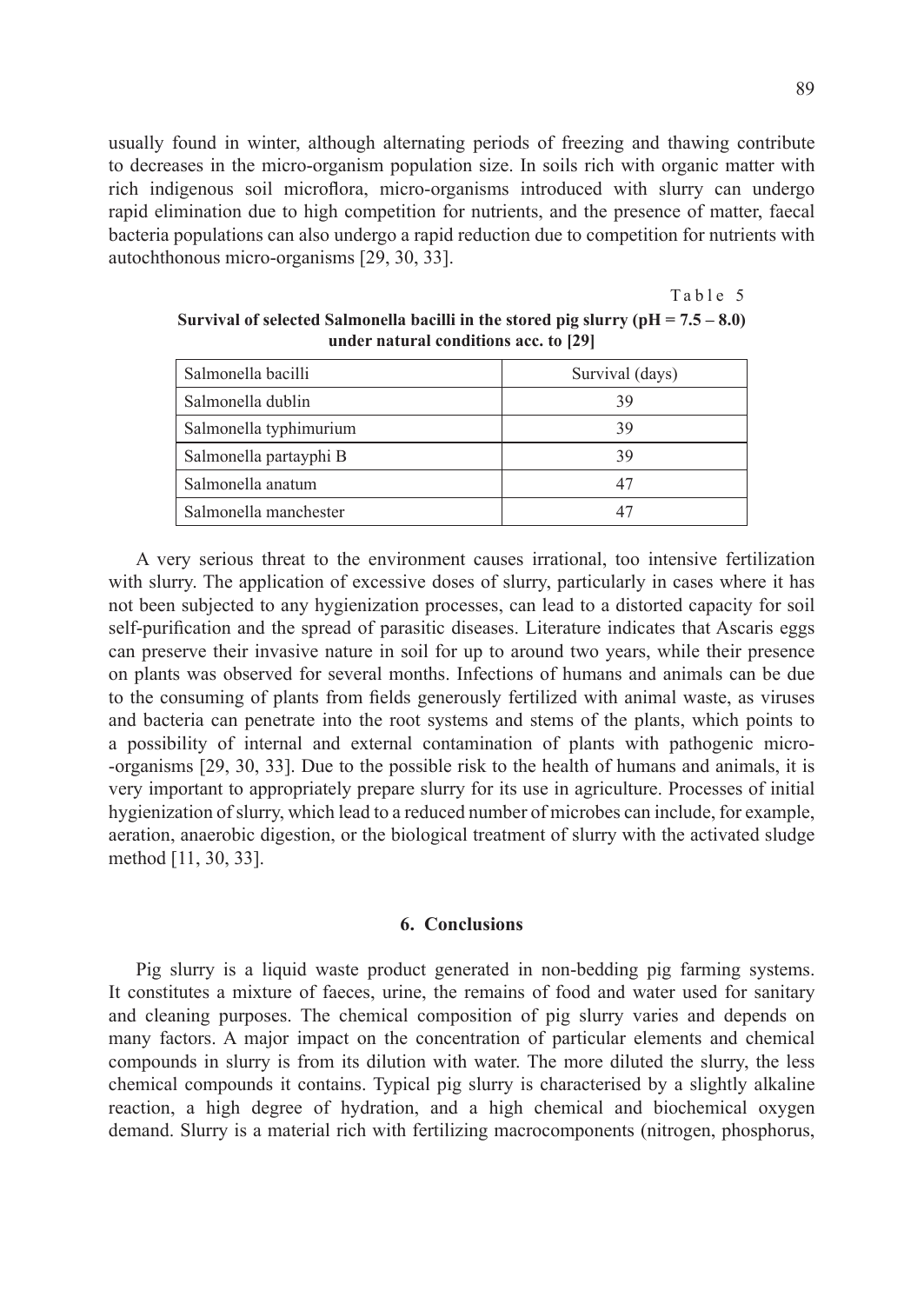potassium, calcium), and microelements, necessary for correct plant growth, hence its most appropriate and most rational management should be related to its use for agro-technical purposes as natural fertilizer. Among the factors limiting the agricultural usage of slurry is its sanitary-epidemiological aspect. Due to its rich microbiological content (bacteria, viruses, eggs and oocysts of parasites), slurry can be a source of pathogenic micro-organism spread in the environment. However, based on the results of the studies presented in many literature items, one can state that the appropriate application of slurry, in line with the requirements of agricultural engineering, and the observation of principles relating to hygiene, does not pose a microbiological risk of contamination to waters and soils with pathogens.

## References

- [1] Maćkowiak Cz., *Zasady stosowania gnojowicy*, Zalecenia nawozowe, Cz. IV, IUNG, Puławy 1994.
- [2] Maćkowiak Cz., *Gnojowica jej właściwości i zasady stosowania z uwzględnieniem ochrony środowiska*, Materiały szkoleniowe 75/99, IUNG, Puławy 1999.
- [3] Kutera J., Hus S., *Rolnicze oczyszczanie i wykorzystanie ścieków i gnojowicy*, Wydawnictwo Akademii Rolniczej we Wrocławiu, Wrocław 1998.
- [4] Ustawa z dnia 10 lipca 2007 r. o nawozach i nawożeniu, Dz.U. 2007 nr 147 poz. 1033.
- [5] Konieczny K., Kwiecińska A., *Oczyszczanie gnojowicy z zastosowaniem technik membranowych*, Polska Inżynieria Środowiska Pięć Lat po Wstąpieniu do Unii Europejskiej (pod redakcją Ozonek J., Pawłowska M.), Monografie Komitetu Inżynierii Środowiska Polskiej Akademii Nauk, 58, 2009, 147-151.
- [6] Krzywy E., *O gnojowicy raz jeszcze*, Aura 4, 2004, 16-17.
- [7] Pawełczyk A., Muraviev D., *Zintegrowana technologia oczyszczania ciekłych odpadów z hodowli trzody chlewnej*, Przemysł Chemiczny 82/8-9, 2003, 2-4.
- [8] Gonzalez-Fernandez C., Nieto-Diez P.P., Leon-Cofreces C., Garcia-Encina P.A., *Solids and nutrients removals from the liquid fraction of swine slurry through screening and flocculation treatment and influence of these processes on anaerobic biodegradability*, Bioresource Technology 99, 2008, 6233-6239.
- [9] Walker P., Kelley T., *Solids, organic load and nutrient concentration reductions in swine waste slurry using a polyacrylamide (PAM)-aided solids flocculation treatment*, Bioresource Technology 90, 2003, 151-158.
- [10] Chelme-Ayala P., Gamal El-Din M., Smith R., Code K.R., Leonard J., *Advanced treatment of liquid swine manure using physico-chemical treatment*, Journal of Hazardous Materials 186, 2011, 1632-1638.
- [11] Kutera J., *Gospodarka gnojowicą*, Wydawnictwo Akademii Rolniczej we Wrocławiu, Wrocław 1994.
- [12] Winnicki S., Pleskot R., Zając G., *Ekspertyza: Technika i technologia produkcji trzody chlewnej*, Instytut Budownictwa, Mechanizacji i Elektryfikacji Rolnictwa w Poznaniu, Poznań 2009, publikacja dostępna w serwisie: www.agengpol.pl – 18.01.2013.
- [13] Dokument Referencyjny o Najlepszych Dostępnych Technikach dla Intensywnego Chowu Drobiu i Świń, Ministerstwo Środowiska, Warszawa 2005.
- [14] Hus S., *Chemia wody, ścieków i gnojowicy*, Wydawnictwo Akademii Rolniczej we Wrocławiu, Wrocław 1995.
- [15] Gorlach E., Mazur T., *Chemia rolna*, Wydawnictwo Naukowe PWN, Warszawa 2001.